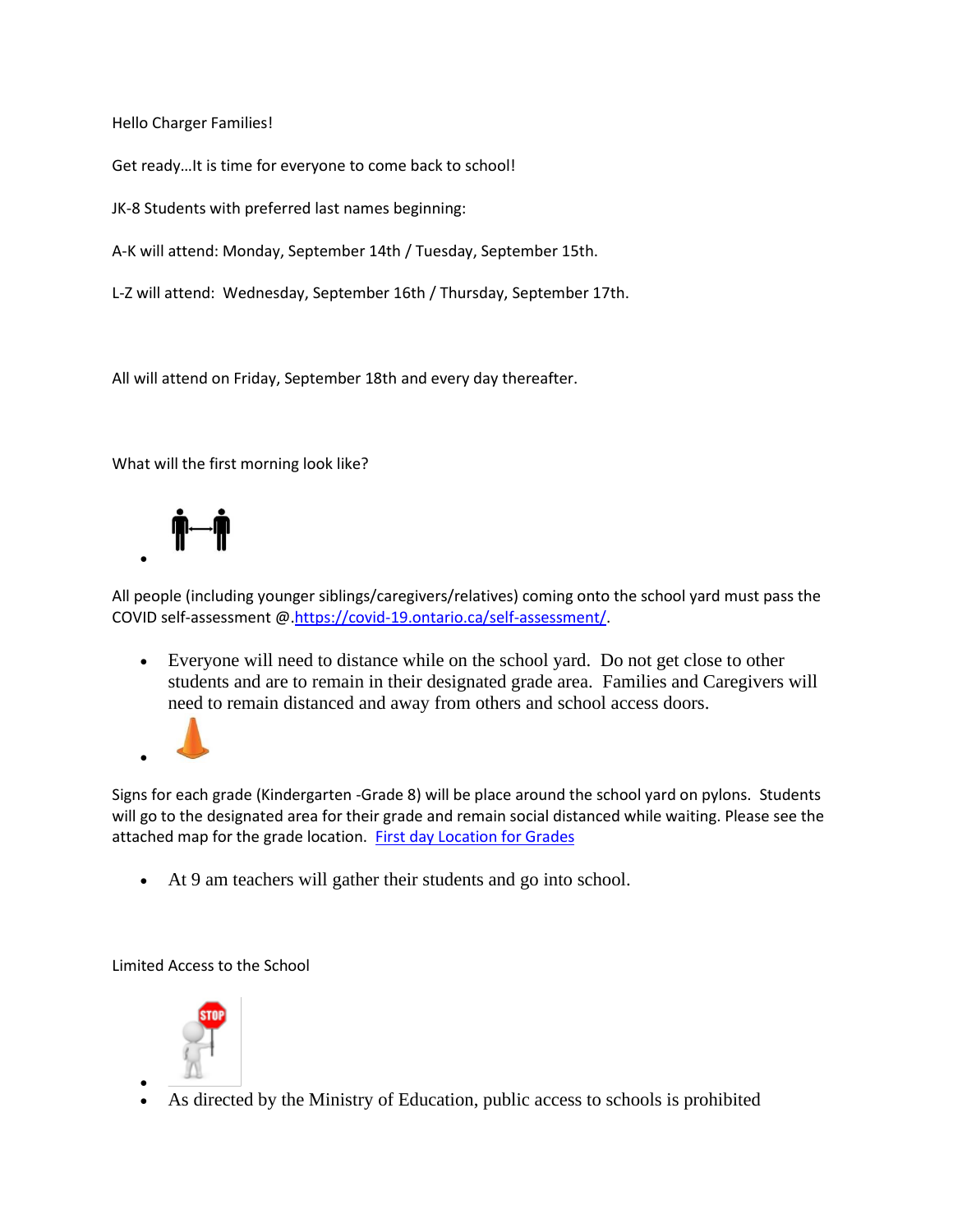- Parents and Guardians will not be permitted into the school with children or into classrooms.
- Volunteer and visitor access is not permitted.
- All visitors who are approved for access with an appointment, must wear a mask/face covering, complete self-screening and sign-in at the school office
- We will have the office phone number posted on the front door to reach the school office staff for assistance as well as a doorbell for those who do not have a cell phone.
- Do not leave students alone at the school doors to sign in late
- All doors of the school will be locked as of 8:45 am each day. Students will be let in one at a time if they are late.
- If parents bring items for students, the items are to be left on a table at the front door and a labeled with sticker provided, we will do our best to have the student collect the item

## Eating Lunch

All students will eat in their classroom during two nutritional breaks.

Students will be provided an opportunity for hand hygiene before and after eating.

- Identify items that can be eaten each break or have 2 separate sections in the lunch bag so that about  $\frac{1}{2}$  of the food is eaten each break
- Use containers that are easy to open.
- All food must be NUT SAFE-no nut or nut products are permitted in the building.
- Bring a waste-free lunch or throw out garbage at the end of lunch time when their mask is back on
- Include unscented hand sanitizer if safe for your child and they would prefer this.
- Students will not be allowed to share food items (this includes special birthday/holiday treats)
- There will be no snacks or fruit bowl available at the office
- If you would like them to change masks during the day this could be a good time to make the change.
- There will be no hot lunch or milk program

If you would like your child to go home for lunch, they can leave during our second nutritional break at 1:20 to 2:10. Please make sure you send a communication to the school to give your permission for them to leave/or update your students information in the parent portal before September 24 .

## Stay connected to the school

Keep up-to-date with School information or check to answer your questions @ [https://www.tvdsb.ca/en/our-board/return-to-learn.aspx](http://track.spe.schoolmessenger.com/f/a/-lvw9ns1qgCn2yc9cxcgmw~~/AAAAAQA~/RgRhO6MNP0Q2aHR0cHM6Ly93d3cudHZkc2IuY2EvZW4vb3VyLWJvYXJkL3JldHVybi10by1sZWFybi5hc3B4VwdzY2hvb2xtQgoARo1vWl-WBSrGUh5BbGxTdGFmZi1KYWNrQ2hhbWJlcnNAdHZkc2IuY2FYBAAAAAI~) and [Jack Chambers Website](http://track.spe.schoolmessenger.com/f/a/l2WXbvXkDvAsZcb1H6c26A~~/AAAAAQA~/RgRhO6MNP0QraHR0cHM6Ly9qYWNrY2hhbWJlcnMudHZkc2IuY2EvZW4vaW5kZXguYXNweFcHc2Nob29sbUIKAEaNb1pflgUqxlIeQWxsU3RhZmYtSmFja0NoYW1iZXJzQHR2ZHNiLmNhWAQAAAAC) .